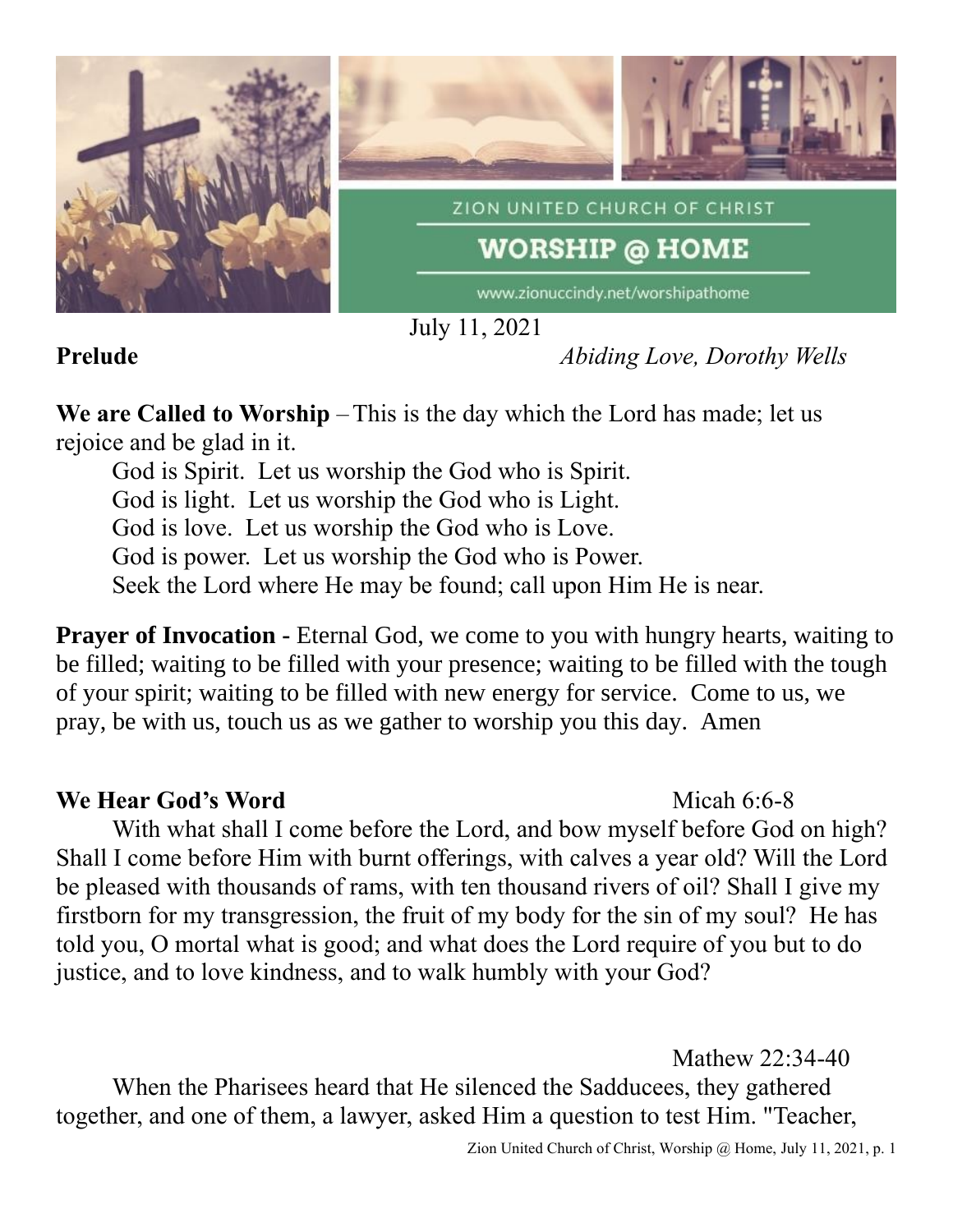which commandment in the law is the greatest?" He said to him, "You shall the love the Lord your God with all your heart, and with all your soul, and with all your mind." This is the greatest and first commandment. And a second is like it: "You shall love your neighbor as yourself." On these two commandments hang all the law and the prophets.".

John 24: 1-5, 8-10

The earth is the Lord's and all that is in it, the world and those who live in it; for he has founded it on the seas, and established it on the rivers. Who shall ascent the hill of the Lord? And who shall stand in is holy place? Those who have clean hands and pure hearts, and who do not lift up their souls to what is false, and do not swear deceitfully. They will receive blessing from the Lord, and vindication from the God of their salvation.

Who is the King of glory? The Lord, strong and mighty, the Lord mighty in battle. Lift up your heads, O gates! And be lifted up, O ancient doors! That the King of glory may come in. Who is this King of glory? The Lord of hosts, he is the King of glory.

### **Sharing Our Joys and Concerns**

**A Time of Prayer:** *While Pastor Sarah is on vacation, you are welcome to send prayer requests to Terri Bennett. Spend a few moments connecting with God and lifting up your prayers.*

**Morning Prayer:** 0 God of might and Lord of love, greater than we can imagine and wiser than we can comprehend, patient with us beyond our deserving and generous past anything we can ask or desire, again we assemble in worship and once more we lift our hearts to you in prayer. We come just as we are. 0 God, be with us as we walk this journey of life. Help us in our journey to do justice, to love kindness and to walk humbly with you each and every day. As we walk this journey we are not alone, we are in relationship with you. 0 God, as we walk, help us not only to talk to you but to listen to your voice speaking to us. We remember, in our prayer, those who have special needs and concerns. Those in heavy pain and burdens come now bring healing and peace. We remember our dear Zion church and the work that is being done both near and far.

All this we pray in the name of Jesus who taught us when praying to say......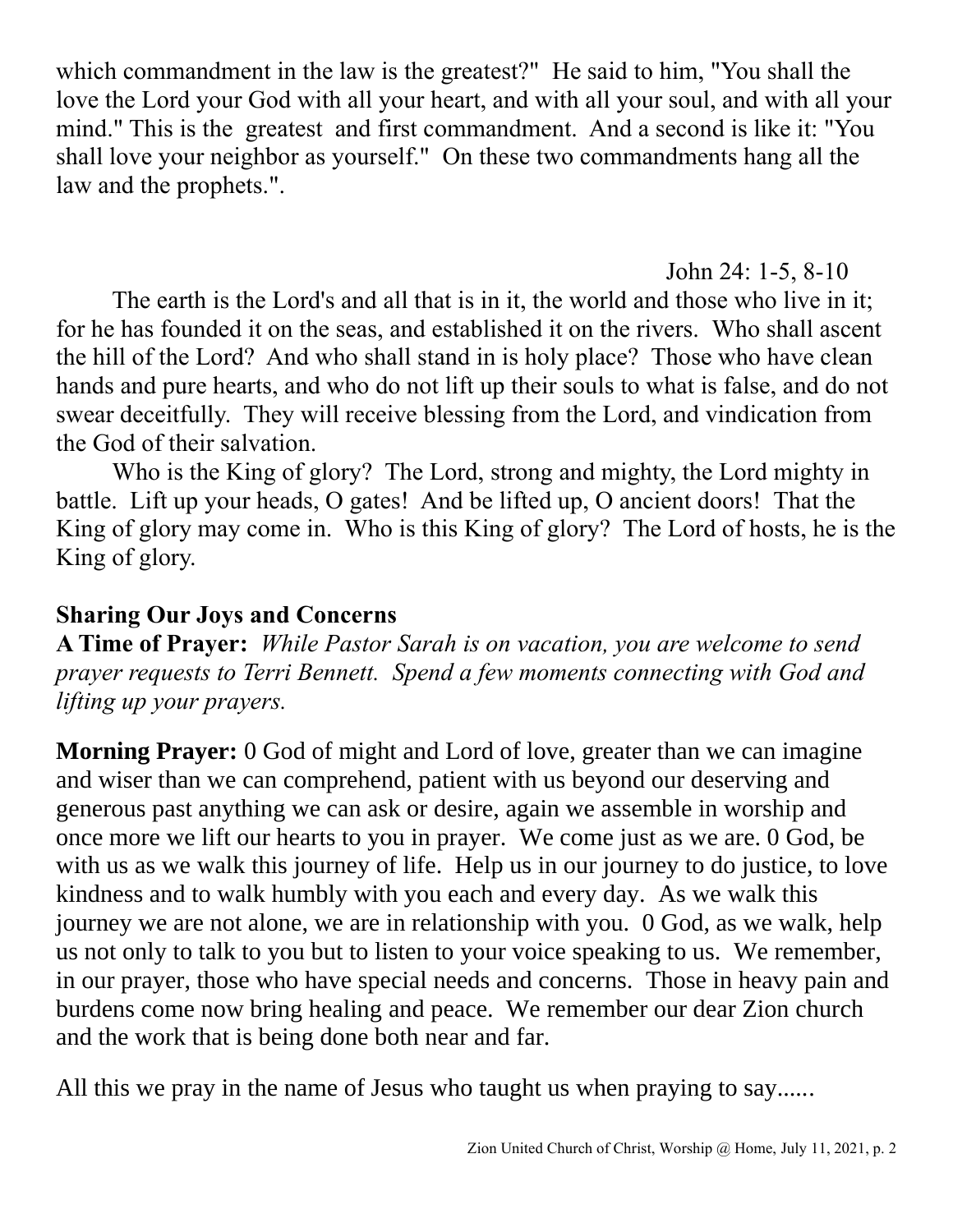## **The Lord's Prayer** (unison)

Our Father, who art in heaven, hallowed be thy name, thy kingdom come, thy will be done, on earth as it is in heaven. Give us this day our daily bread. And forgive us our debts, as we forgive our debtors. And lead us not into temptation, but deliver us from evil. For thine is the kingdom, and the power, and the glory, forever. Amen.

**Song 1** *I Need Thee Every Hour*

**Meditation** *What the Lord Requires*

# **We Respond to God's Word with Our Giving**

**Invitation – "**With what shall I come before the Lord?" Justice, kindness, humility, and love. We are blessed with the Lord's love, may we bless those around us.

**July Benevolence** – Our benevolence offering for July will go to support three of our United Church of Christ Seminaries – Chicago, United, and Eden Theological seminaries, known collectively as CUE. The mission of this partnership is "equipping prophetic and compassionate leaders for ministry, providing financial support for theological education." Many of the pastors who have served Zion over the years have attended these seminaries, and support for future leadership is vitally important. "The CUE regional seminary support program brings together over 2,000 United Church of Christ churches in mid-America in support of our three UCC seminaries of the region." We want to be one of those 2,000 churches who support our future leaders.

You can mail your offerings to our office or give online at www.zionuccindy.net/donate

## **Doxology**

**We Give Thanks** – All good gifts around us come from you, 0 God. You have given us life and new life in Christ. As you have given us gifts, so we offer our gifts, to you, that they may be used to share to the good news with others through Jesus Christ we pray. Amen.

**Song 2** *What a Fellowship*